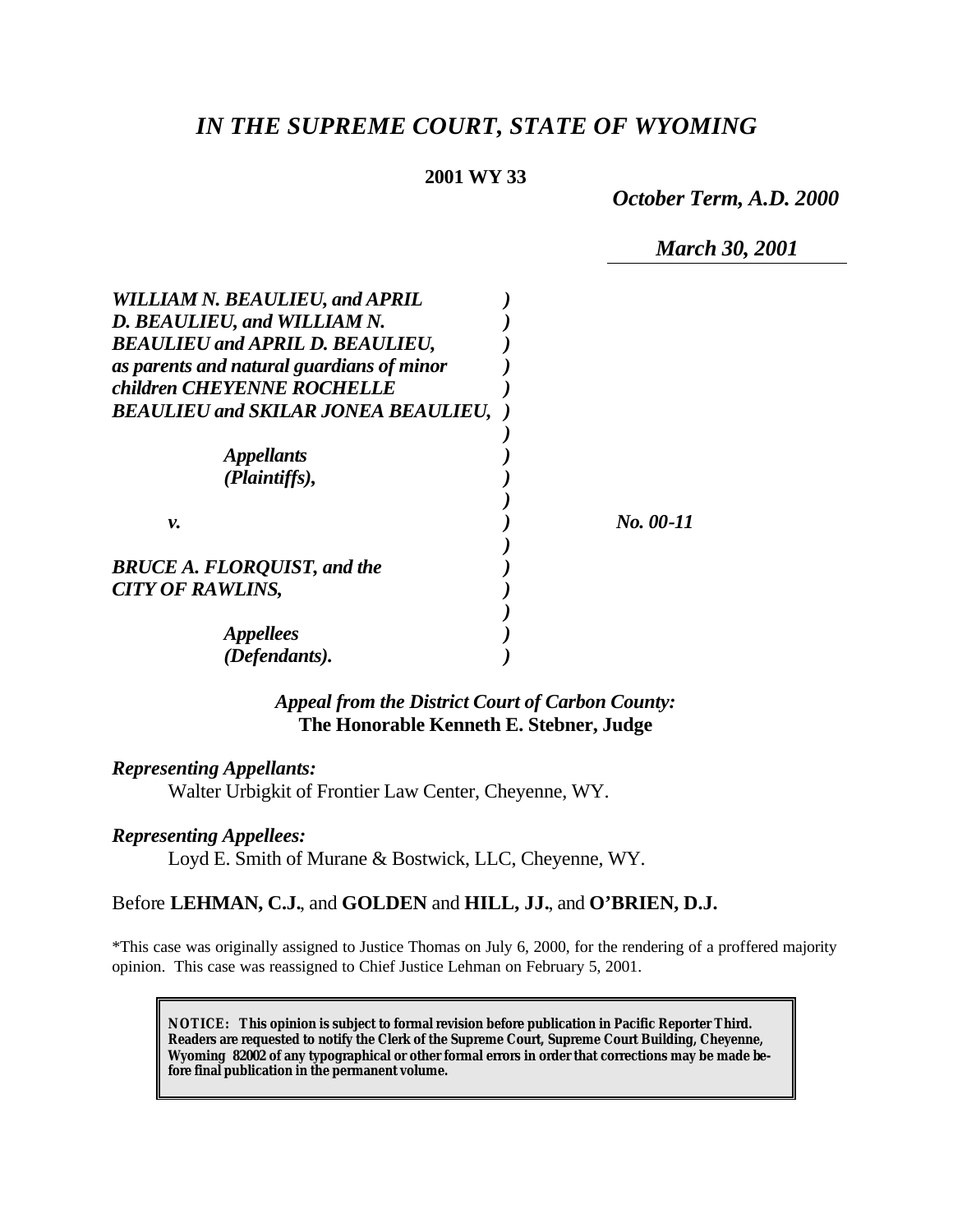### **LEHMAN, Chief Justice.**

[¶1] The automobile in which appellant Beaulieu and his family were riding was struck by appellee Florquist, an employee of the City of Rawlins. In the months following the accident, two notice of claims on behalf of Beaulieu were submitted to the City of Rawlins pursuant to the requirements of the Governmental Claims Act, and suit was ultimately filed. The City of Rawlins eventually interposed the statute of limitations, Wyo. Stat. Ann. § 1-39- 114, which would bar this action unless it was commenced within one year of the date the claim was filed. While the complaint was filed within one year from the filing of the second claim, it was filed beyond one year from the first claim.

[¶2] Summary judgment was entered by the district court because suit by Beaulieu was not filed against the City of Rawlins within one year of the filing of the first notice of claim. That determination was predicated upon the finding that the first notice of claim filed with the City of Rawlins by the appellant satisfied the requirements of Wyo. Const. art. 16, § 7. We disagree, reverse the summary judgment, and remand.

### *ISSUES*

[¶3] This statement of the issues is found in the Brief of Appellants:

(1) Legal sufficiency of the affidavit filed by Movant Defendants/Appellee within the criteria of Wyo. R. Civ. Pro. 56(e) as admissible evidence to create a prima facie case for entry of summary judgment pursuant to Wyo. R. Civ. Pro. 56(c)?

(2) Whether the Court committed error in granting summary judgment where the record provided for review by the Court demonstrated genuine issues of contested material fact?

(3) Insufficiency of claimed notice document or its filing procedure to start the statute of limitations period provided by Wyo. Stat. Ann. § 1-39-114 (LEXIS 1999) for all parties and all issues included in Appellants' Complaint involving as:

(a) Not filed with the required governmental office for claim sufficiency;

(b) Not provide detailed itemization or amount claimed except for a non-involved car repair payment;

(c) Not signed;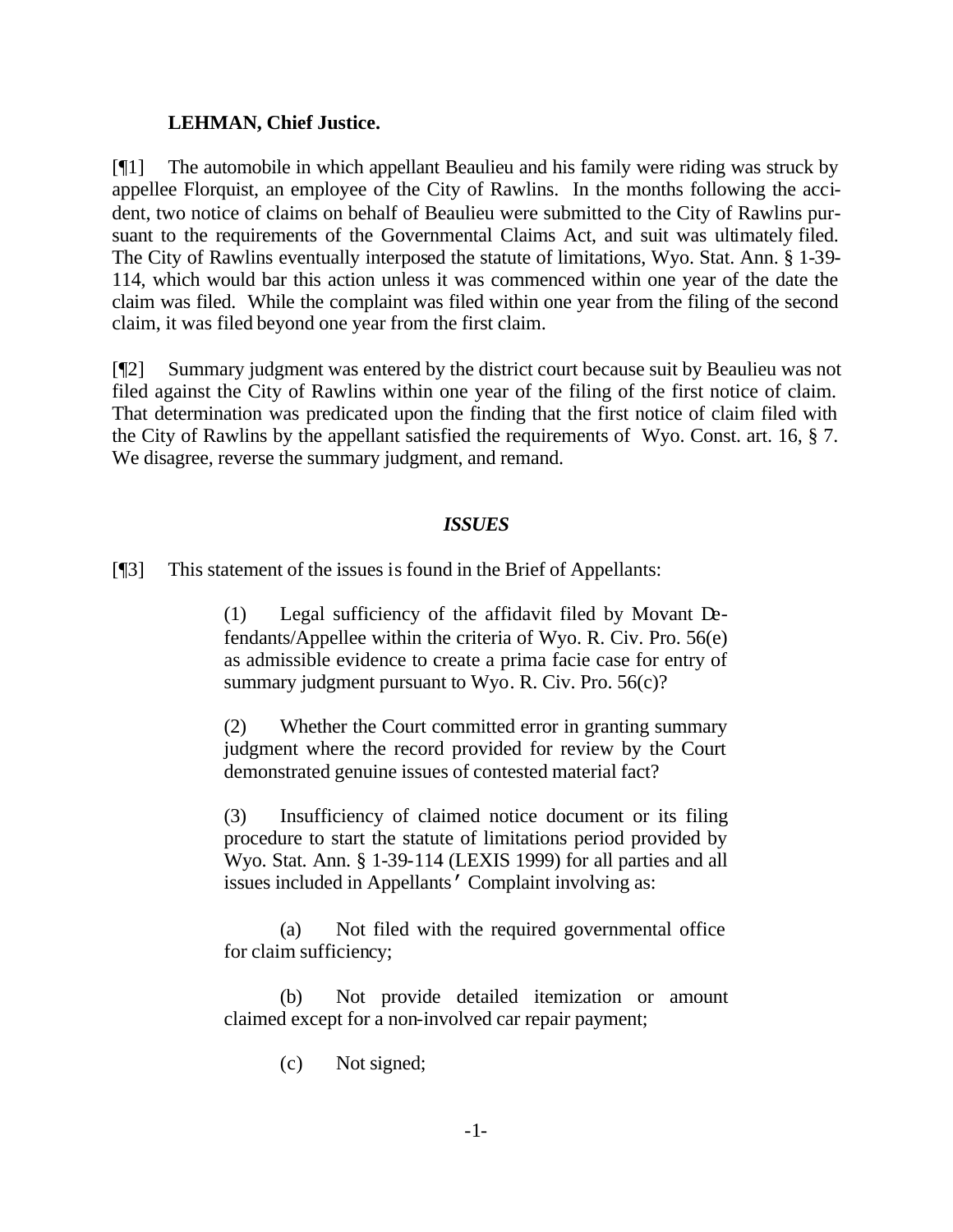(d) Not include, as named claimants, more than the one party who made no claim for himself except a car repair as a paid claim;

(e) Not include a designation of the party against whom the claim is made;

(f) Not rejected by the governmental body, if a claim was made, so that the time limitation never started pursuant to Wyo. Stat. Ann. § 1-39-114 Ann. (LEXIS 1999);

(g) Further, on the record presented, the only intended use of the form \* \* \* was to report the course of damage events to get car repair reimbursement for Allstate, Appellants' insurance company which actually then paid the collision damage.

(4) Whether as a general standard of law there are two rules for deficiency or sufficiency of a governmental claim under Wyo. Stat. Ann. § 1-39-113 (LEXIS 1999) and Wyo. Stat. Ann. § 1-39-114 (LEXIS 1999). One standard would be applied to the governmental claim to support recovery and a different less demanding standard would apply to the statute of limitations for filing suit within the one year prescribed time of Wyo. Stat. Ann. § 1-39-114 (LEXIS 1999), creating an alternative presumption against the injured claimant in either case.

This Statement of Issues is found in the Brief of Appellees:

1. Whether the District Court correctly determined that there were no genuine issues of material fact and that Defendants were entitled to summary judgment as a matter of law?

a. Whether Defendants satisfied their initial burden as moving party to demonstrate the lack of any genuine issue of material fact and their right to summary judgment as a matter of law?

b. Whether Plaintiffs came forth with evidence demonstrating a genuine issue of material fact which would preclude summary judgment?

c. Whether the trial court correctly determined that Plaintiffs' December 1996 "Notice of Claim" started the clock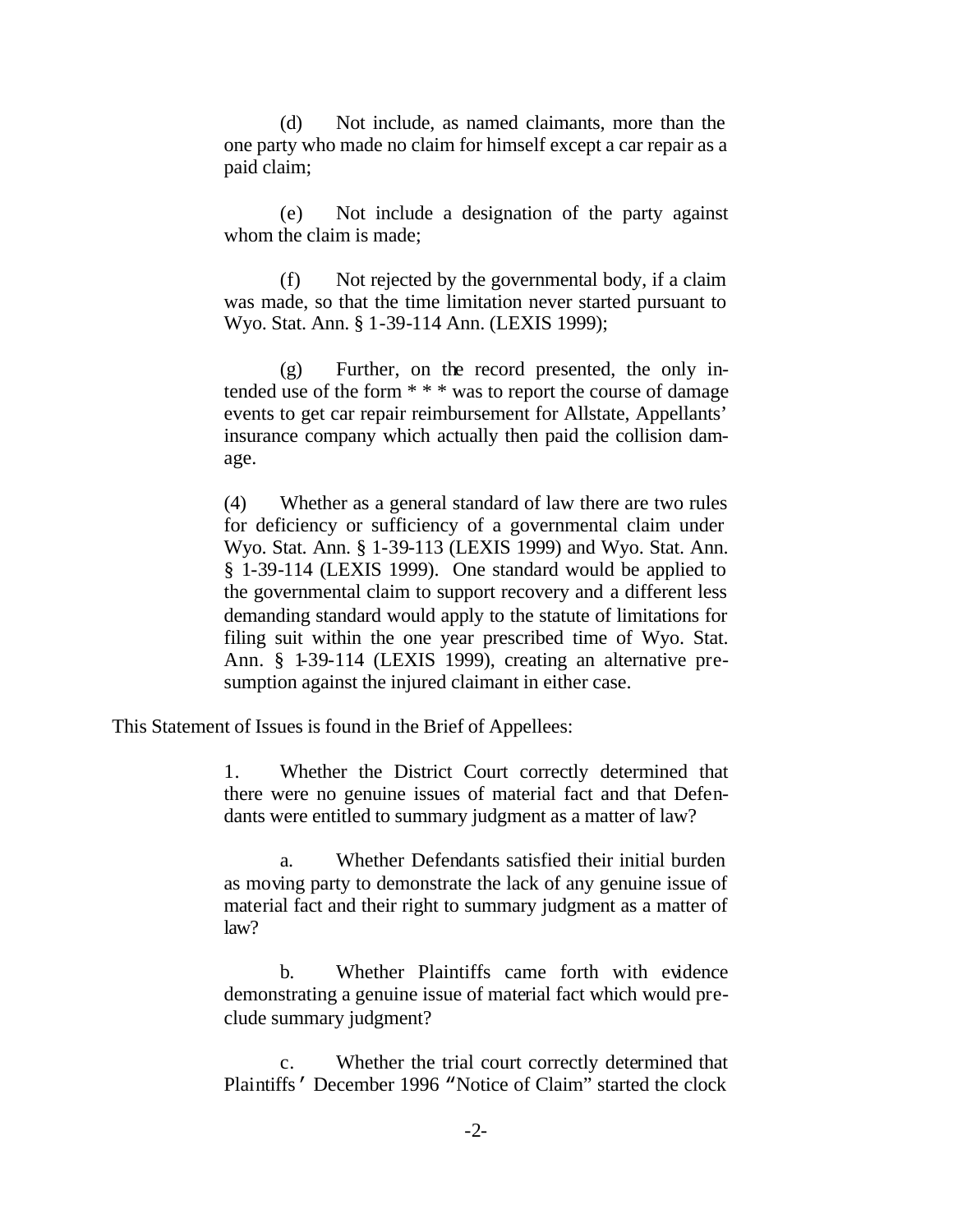running on the statute of limitations contained in the Governmental Claims Act, W.S. § 1-39-114?

2. Whether Plaintiffs are barred from raising issues on appeal not presented to the trial court?

## *FACTS*

[¶4] On December 19, 1996, Bruce Florquist, in the course of his employment by the City of Rawlins (Rawlins), was driving a pick-up truck owned by Rawlins which was equipped with a snowplow. Florquist struck the Beaulieu vehicle when that vehicle was properly pausing at a stop sign on a city street. William N. Beaulieu, April D. Beaulieu, his wife, and Cheyenne Rochelle Beaulieu were in the Beaulieu vehicle. Within seven days of the collision, a "Notice of Claim," was discovered in the office of the Rawlins city attorney. The document asserted property damage to the Beaulieu vehicle in the amount of \$2,839.44 and medical damages for his wife, his unborn son, and his daughter in unspecified amounts.

[¶5] The record does not inform us as to when, by whom, or to whom the "Notice of Claim" form was presented. Rawlins and Florquist profess no knowledge of these events, but they rely upon the "Notice of Claim" in asserting the statutory one-year limitation for filing suit. All the record can support is that the "Notice of Claim" appeared on the desk of a secretary in the city attorney's office who forwarded it to the local government self-insurance pool on December 26, 1996. The "Notice of Claim" was neither signed nor verified by Mr. Beaulieu, who declared by his affidavit that he did not prepare it nor did he or any member of his family furnish it to Rawlins. Instead, he speculated that it was provided by his insurance carrier to be reimbursed for its payment to him of the damages to his vehicle.

[¶6] Late in April of 1997, an adjuster employed by the local government self-insurance pool forwarded an offer of settlement to William Beaulieu in the total amount of \$11,300.00, which was intended to resolve the property damage and medical claims. William Beaulieu then retained counsel who filed a second claim on behalf of the Beaulieus with the City Clerk of Rawlins on June 29, 1998. There was no response by Rawlins to the second claim, and the Beaulieus filed their action against Florquist and Rawlins on June 14, 1999.

[¶7] Florquist and Rawlins filed answers to the complaint, and Rawlins then filed a motion for summary judgment, supported by memorandum and an affidavit, by which it asserted that the "Notice of Claim" that materialized in December of 1996 was a valid and proper claim, and the action was filed more than two years after the claim. Rawlins asserted that, since the complaint was filed more than two years after that claim was presented, the action was barred by Wyo. Stat. Ann. § 1-39-114 (LEXIS 1999). The district court then granted a summary judgment in favor of Florquist and Rawlins, ruling that the action was time barred. The Beaulieus' appeal is from the Order Granting Summary Judgment.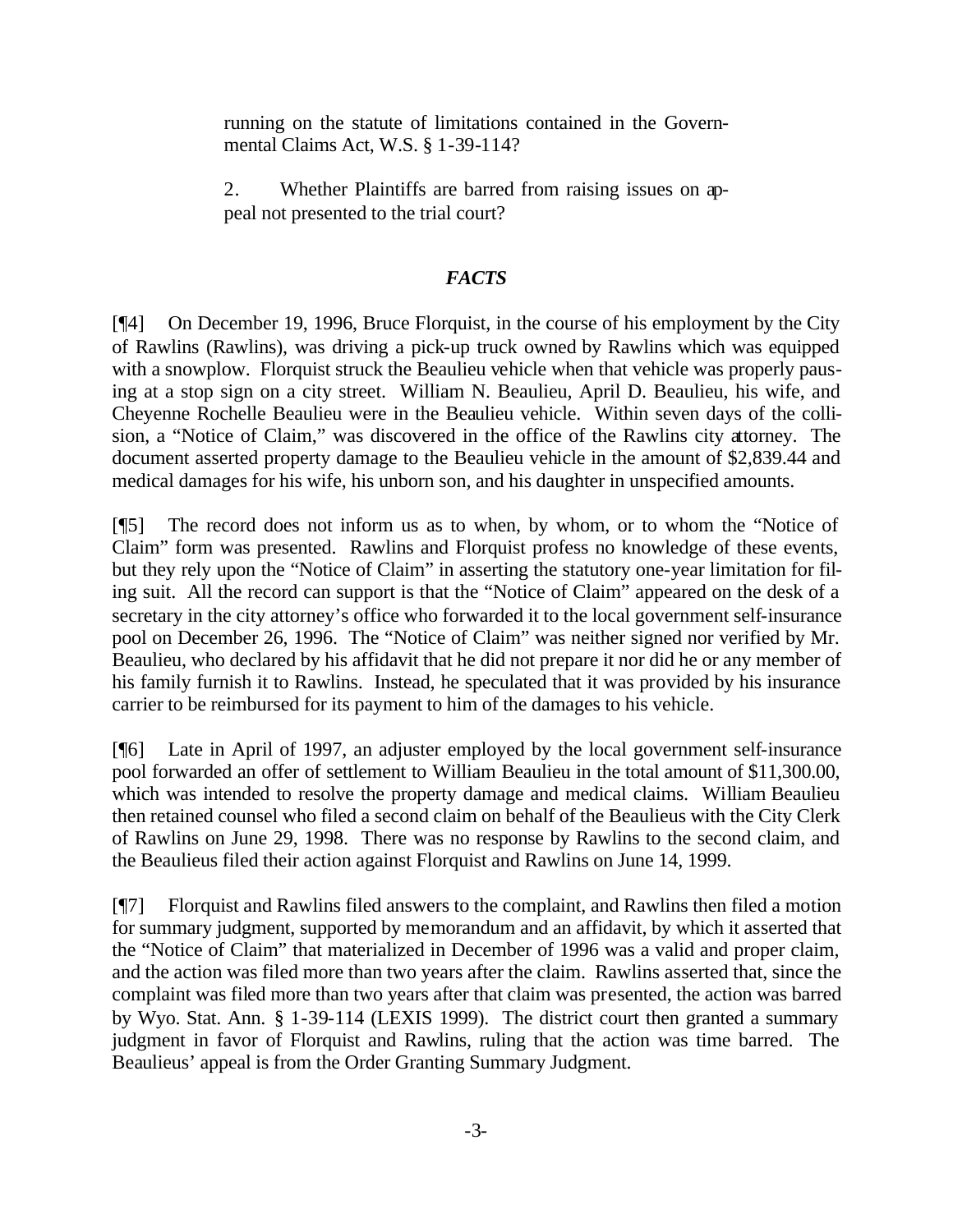### *STANDARD OF REVIEW*

[¶8] An accurate summary of our jurisprudential function in reviewing summary judgments is found in *Unicorn Drilling, Inc. v. Heart Mountain Irrigation Dist.*, 3 P.3d 857, 860 (Wyo. 2000):

> Recently, we summarized our review function in cases involving summary judgments in this way:

> > Summary judgment is proper only when there are no genuine issues of material fact and the prevailing party is entitled to judgment as a matter of law. *Mountain Cement Co. v. Johnson*, 884 P.2d 30, 32 (Wyo. 1994); W.R.C.P. 56(c). We review a summary judgment in the same light as the district court, using the same materials and following the same standards. "We examine the record from the vantage point most favorable to the party opposing the motion, and we give that party the benefit of all favorable inferences which may fairly be drawn from the record." *Four Nines Gold, Inc. v. 71 Constr., Inc*., 809 P.2d 236, 238 (Wyo. 1991). Summary judgment serves the purpose of eliminating formal trials where only questions of law are involved. *Blagrove v. JB Mechanical, Inc.*, 934 P.2d 1273, 1275 (Wyo. 1997); *England v. Simmons*, 728 P.2d 1137, 1141 (Wyo. 1986). We review a grant of summary judgment by deciding a question of law de novo and afford no deference to the district court's ruling on that question. *Sammons v. American Auto. Ass'n*, 912 P.2d 1103, 1105 (Wyo. 1996); *Blagrove*, 934 P.2d at 1275.

*Gray v. Norwest Bank Wyoming, N.A.*, 984 P.2d 1088, 1091 (Wyo. 1999). A material fact is any fact that, if proved, would have the effect of establishing or refuting an essential element of a claim or defense asserted by a party. *Century Ready-Mix Co. v. Campbell County School Dist.*, 816 P.2d 795, 799 (Wyo. 1991).

### *DISCUSSION*

[¶9] In addressing the appeal from the Order Granting Summary Judgment, we first must consider an anomaly in the record. The decision letter of the district court is dated October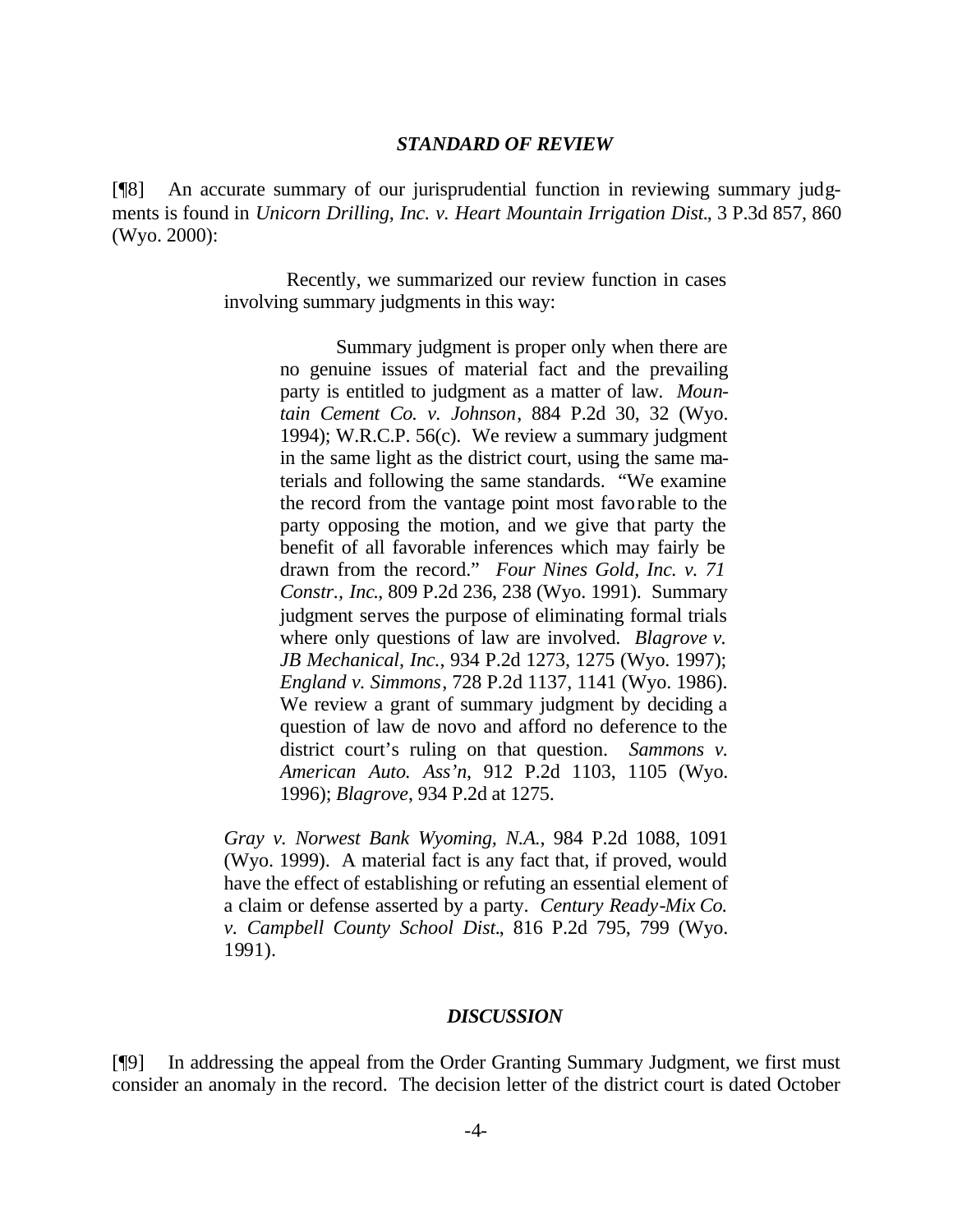13, 1999, and the Order Granting Summary Judgment was entered on October 25, 1999. On November 3, 1999, the Beaulieus filed discovery materials in accordance with W.R.C.P. 5(d). Nothing in the record indicates that these materials were presented to or considered by the district court in connection with the Motion for Summary Judgment. The Beaulieus, however, have referred to those materials in their Brief of Appellant in this court.

[¶10] We have said:

When we review a grant of summary judgment, we examine the case in the same manner as the trial court did, and we treat the motion as if it were originally before us, using the identical materials and information that were presented to the trial court. *Pekas v. Thompson*, 903 P.2d 532, 535 (Wyo. 1995). The rule is that a party on appeal "'may only refer to the record as it existed at the time the trial court ruled, outline the arguments made at that time, and explain why the trial court erred in granting summary judgment.'" *Id*. (quoting *Rayner Covering Systems, Inc. v. Danvers Farmers Elevator Co.*, 226 Ill.App.3d 507, 168 Ill.Dec. 634, 589 N.E.2d 1034, 1036 (1992).

*Richardson v. Hardin*, 5 P.3d 793, 798 (Wyo. 2000). In resolving this case, we are foreclosed from considering the materials that were filed after the decision by the district court.

[¶11] The invocation of those materials is not particularly troublesome in this case because they are referred to for background information and are not material to this court's decision. That might not be true in every instance, however, and for the edification of the bench and the bar, we adopt a bright line rule. When discovery materials are filed after the date of a hearing or ruling on any subject, we will not consider them as part of "the record as it existed at the time the trial court ruled" unless the transcript, the decision letter, or the order specifically refers to the discovery materials that are included in the transmitted record. If such a reference is missing, it will be presumed that they were not before the trial court for purposes of the hearing or ruling, and their use will not be permitted in this court.

[¶12] We turn to the issues raised by the briefs and arguments. While not emphasized in the Beaulieus' statement of the issues, argument is presented that the "Notice of Claim" to trigger the one-year statute of limitations for filing suit is insufficient because it does not satisfy the requirements of Wyo. Const. art. 16, § 7. We are not confronted by the waiver for failure to raise the argument in the district court, which we held to be dispositive of the issue in *Martinez v. City of Cheyenne*, 791 P.2d 949, 958 (Wyo. 1990). We said in that case:

> This particular contention by the State is raised for the first time in this appeal. The point was never argued to the district court. The State agrees that this is true, but it contends that an omission of the correct certification results in a failure of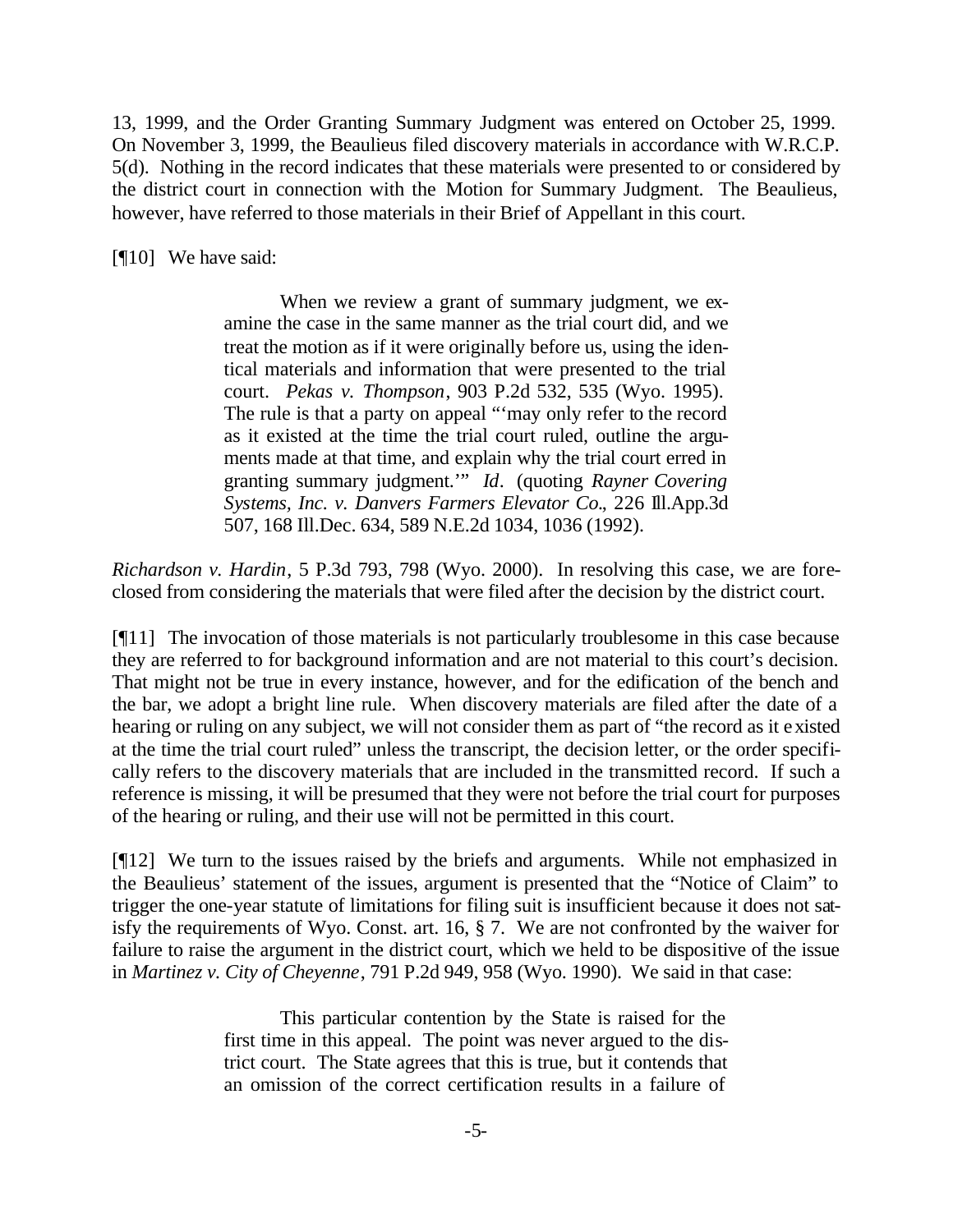subject matter jurisdiction, and the issue can be raised at any time in the proceeding. We do not agree with this contention. The failure to verify or certify as the constitution now reads is nothing more than a defect or an irregularity that is not jurisdictional. *In re Bear River Irrigation District*, 51 Wyo. 343, 65 P.2d 686 (1937). The effect of that decision is that this alleged defect is not jurisdictional and, for that reason, the defense cannot be raised for the first time on appeal. *Matter of Estate of McCue*, 776 P.2d 742 (Wyo. 1989); *Ricci v. New Hampshire Insurance Company*, 721 P.2d 1081 (Wyo. 1986); *Dennis v. Dennis*, 675 P.2d 265 (Wyo. 1984); *Nickelson v. People*, 607 P.2d 904 (Wyo. 1980); *Scherling v. Kilgore*, 599 P.2d 1352 (Wyo. 1979). We apply our well-established rule concerning those issues raised for the first time on appeal, and we reject this contention by the State.

[¶13] It never has been questioned that a claim against the State must comply with the requirements of Wyo. Const. art. 16, § 7. *Awe v. University of Wyoming* 534 P.2d 97, 100 (Wyo. 1975) (*overruled on other grounds by Dye v. Fremont County Sch. Dist. No. 24*, 820 P.2d 982 (Wyo. 1991)). *See Campbell County Sch. Dist. v. Catchpole*, 6 P.3d 1275, 1281 (Wyo. 2000); *State Highway Dep't v. Napolitano*, 578 P.2d 1342, 1345 (Wyo. 1978); *Price v. State Highway Comm'n*, 62 Wyo. 385, 396, 167 P.2d 309, 312 (Wyo. 1946); *Utah Constr. Co. v. State Highway Comm'n*, 45 Wyo. 403, 422-25, 19 P.2d 951, 954-55 (Wyo. 1933). The necessity for the filing of a claim appears to have been the assumption of the court in *Town Council of Town of Hudson v. Ladd*, 37 Wyo. 419, 427-31, 263 P. 703, 706-07 (Wyo. 1928).

[¶14] While the court has ruled that the execution requirements of art. 16, § 7 can be waived by failing to assert the issue in the trial court, it has not held that the requirement of filing or presenting the claim is subject to waiver. Instead, we have treated the allegation of the filing of a claim as jurisdictional. *Garnett v. Brock*, 2 P.3d 558, 561 (Wyo. 2000); *Board of Trustees of University of Wyoming v. Bell*, 662 P.2d 410, 414 (Wyo. 1983). Further, the court has required that the date of the claim be alleged with specificity in order that the district court may be satisfied that the requirement of the governmental claims statute have been satisfied, both with respect to the timely filing of the claim (Wyo. Stat. Ann. § 1-39-113 (LEXIS 1999)) and the timely filing of the action (Wyo. Stat. Ann. § 1-39-114 (LEXIS 1999)). *Routh v. State, ex rel. Workers' Compensation Div.*, 952 P.2d 1108, 1117 (Wyo. 1998); *Amrein v. Wyoming Livestock Bd*., 851 P.2d 769, 771 (Wyo. 1993).

[¶15] In this case, there having been no waiver of the question by failing to present it to the trial court, we must address any necessity to comply with the requirements of the Constitution of the State of Wyoming. The constitution demands: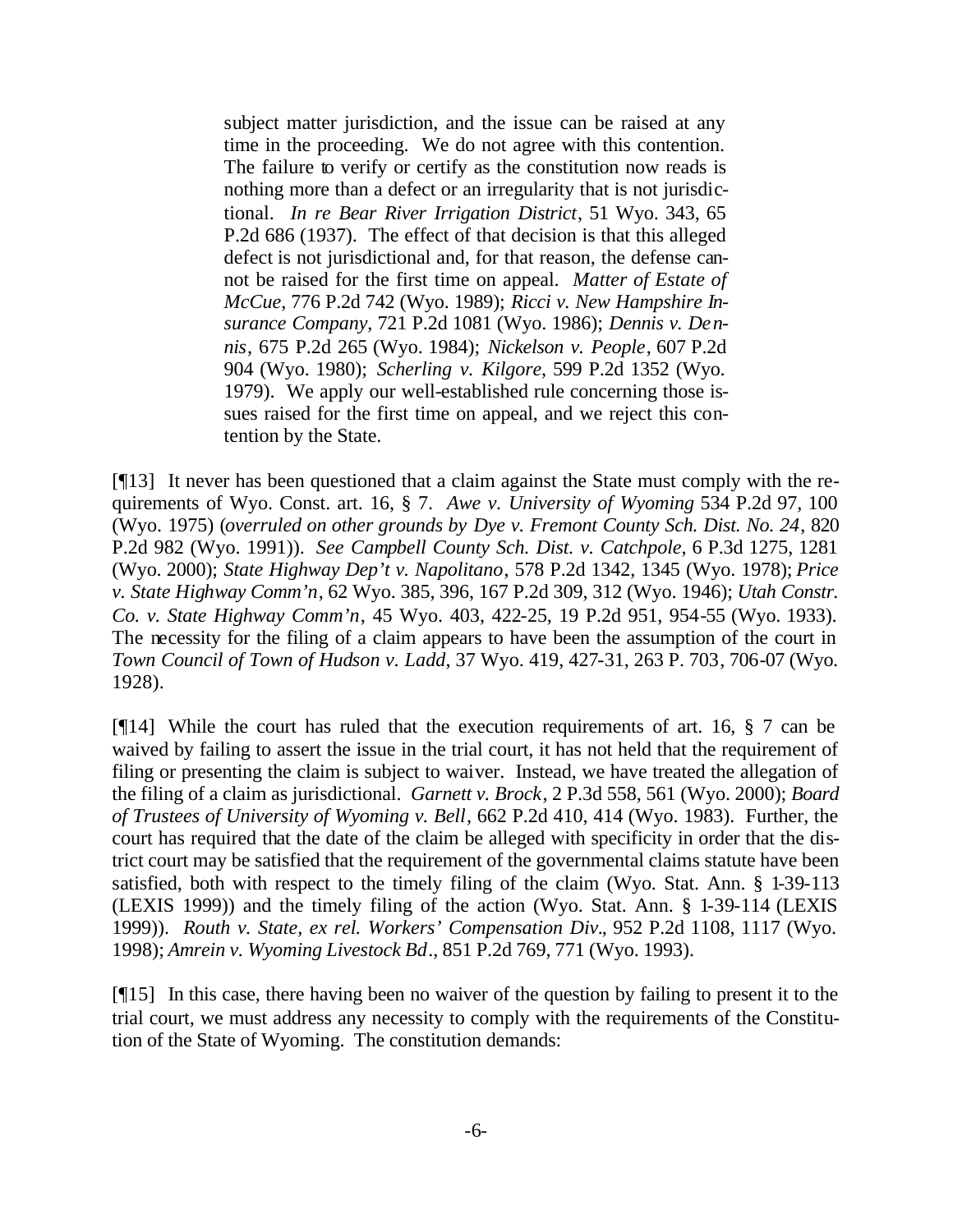No money shall be paid out of the state treasury except upon appropriation by law and on warrant drawn by the proper officer, and no bills, claims, accounts or demands against the state, or any county or political subdivision, shall be audited, allowed or paid until a full itemized statement in writing, certified to under penalty of perjury, shall be filed with the officer or officers whose duty it may be to audit the same.

Wyo. Const. art. 16, § 7. The requirement is clear that an itemized statement in writing is to be filed, which is certified under penalty of perjury. Such a statement must be signed by the claimant or the charge of perjury could not lie. In addition, it is to be filed with the officer or officers charged with the duty to audit the claim.

[¶16] It is well established that a municipality is included in the term "political subdivision." In *Witzenburger v. State ex rel. Wyoming Community Dev. Authority* 575 P.2d 1100, 1113 (Wyo. 1978), this court dealt with the question of whether the Wyoming Community Development Authority is a "political subdivision," and said:

> The constitutional examples of counties, towns and school districts are ones that have the distinctive badges of a political subdivision. Each has a geographic area smaller than the state, each is organized with officers elected by its inhabitants to carry on a governmental function, having a local purpose and provision is made for the levy and assessment of taxes to finance those purposes.

[¶17] We hold that the City of Rawlins is a political subdivision to which the requirements of art. 16, § 7 are applicable. A valid claim against such a municipality must be in writing and certified under penalty of perjury, which means it must be signed. Further, it must be presented to the officer or officers charged with the duty of auditing it. Such claims are subject to the same rules that have been established with respect to claims against the State. In any action against the municipality, it is necessary to allege with specificity that the claim was filed and the date it was filed. Obviously the document upon which the City of Rawlins relies in this case fails to satisfy those criteria.

[¶18] We emphasize that, because of the jurisdictional impact of establishing for purposes of pleading the date of the claim and its appropriate certification, such matters should never be treated casually or haphazardly. Not only does it behoove a claimant to be sure that the submission of the claim will permit an appropriate allegation in a civil complaint, but, by the same token, the governmental entity should insure that any forms adopted for the purpose of submitting claims should be adequate to satisfy these requirements and that the date any claim is received should be clearly established. Furthermore, the appointment of the person charged with the auditing function should be memorialized in some official action of the